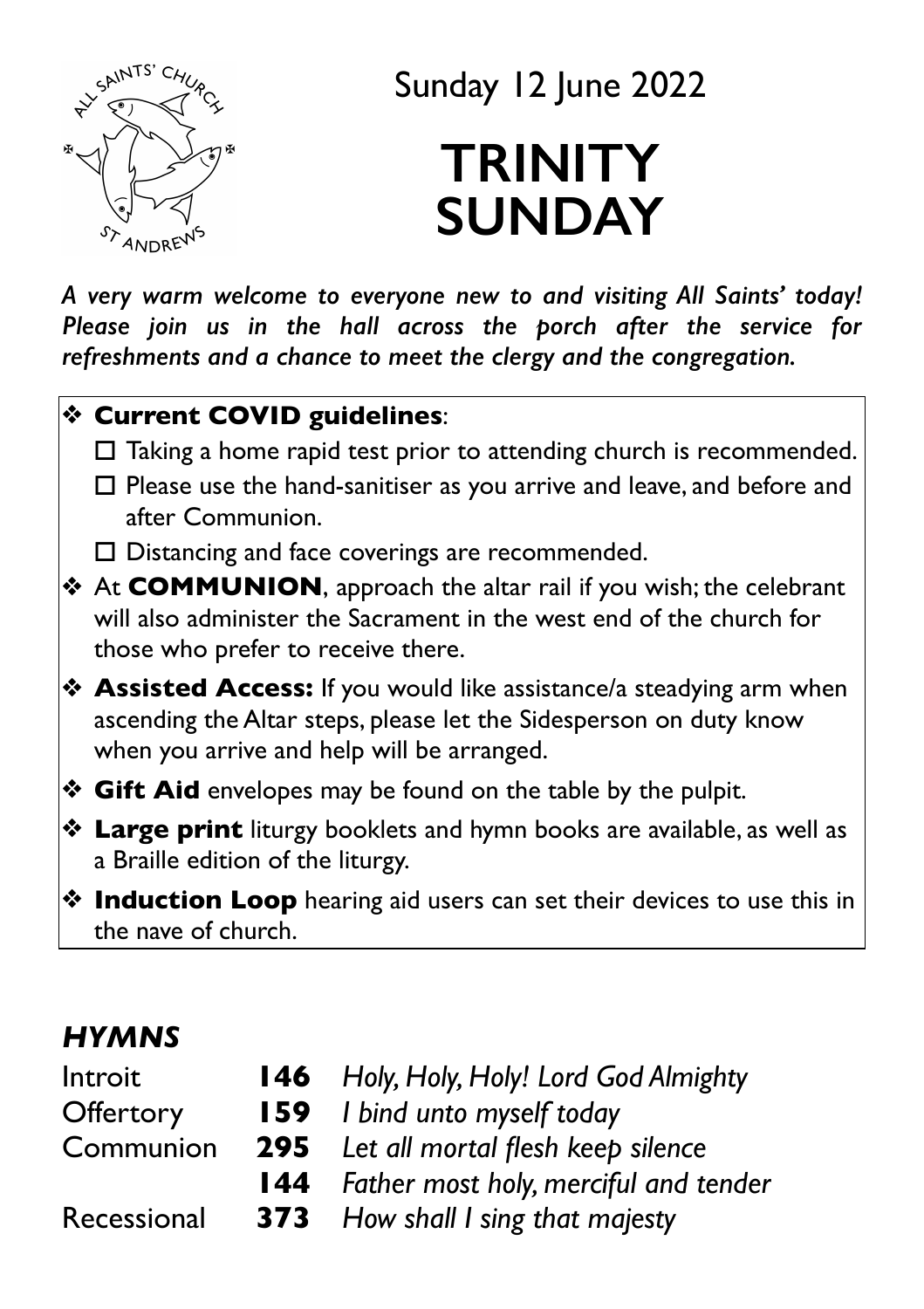### *COLLECT*

 $\blacktriangle$  lmighty and everlasting God, who hast given unto us thy servants grace, by the confession of a true faith, to acknowledge the glory of the eternal Trinity and, in the power of the divine majesty, to worship the Unity: we beseech thee that thou wouldest keep us steadfast in this faith and evermore defend us from all adversities;



*O Lord* our Governor, how excellent is thy Name in all the world • thou that hast set thy glory above the heavens!

**Out of the mouth of very babes and sucklings hast thou ordained strength†, because of thine eneˆmies • that thou mightest still the enemy and the avenger.** 

For I will consider thy heavens, even the works of thy fingers • the moon and the stars, which thou hast ordained.

**What is man, that thou art mindful of him • and the son of man, that thou visitest him?** 

Thou madest him lower than the angels  $\cdot$  to crown him with glory and worship.

**Thou makest him to have dominion of the works of thy hands • and thou hast put all things in subjection under his feet;** 

All sheep and oxen • yea, and the beasts of the field;

**The fowls of the air, and the fishes of the sea • and whatsoever walketh through the paths of the seas.** 

O Lord our Goverˆnor • how excellent is thy Name in all theˆworld!

### *EPISTLE Romans 5.1–5*

### *ACCLAMATION*

*Alleluia!* Glory be to the Father, and to the Son, and to the Holy Ghost; the God who is, who was, and who is to come. *Alleluia!*

*PREACHER The Rector*

*FIRST READING Proverbs 8.1–4, 22–31*

*GOSPEL St John 16.12–15*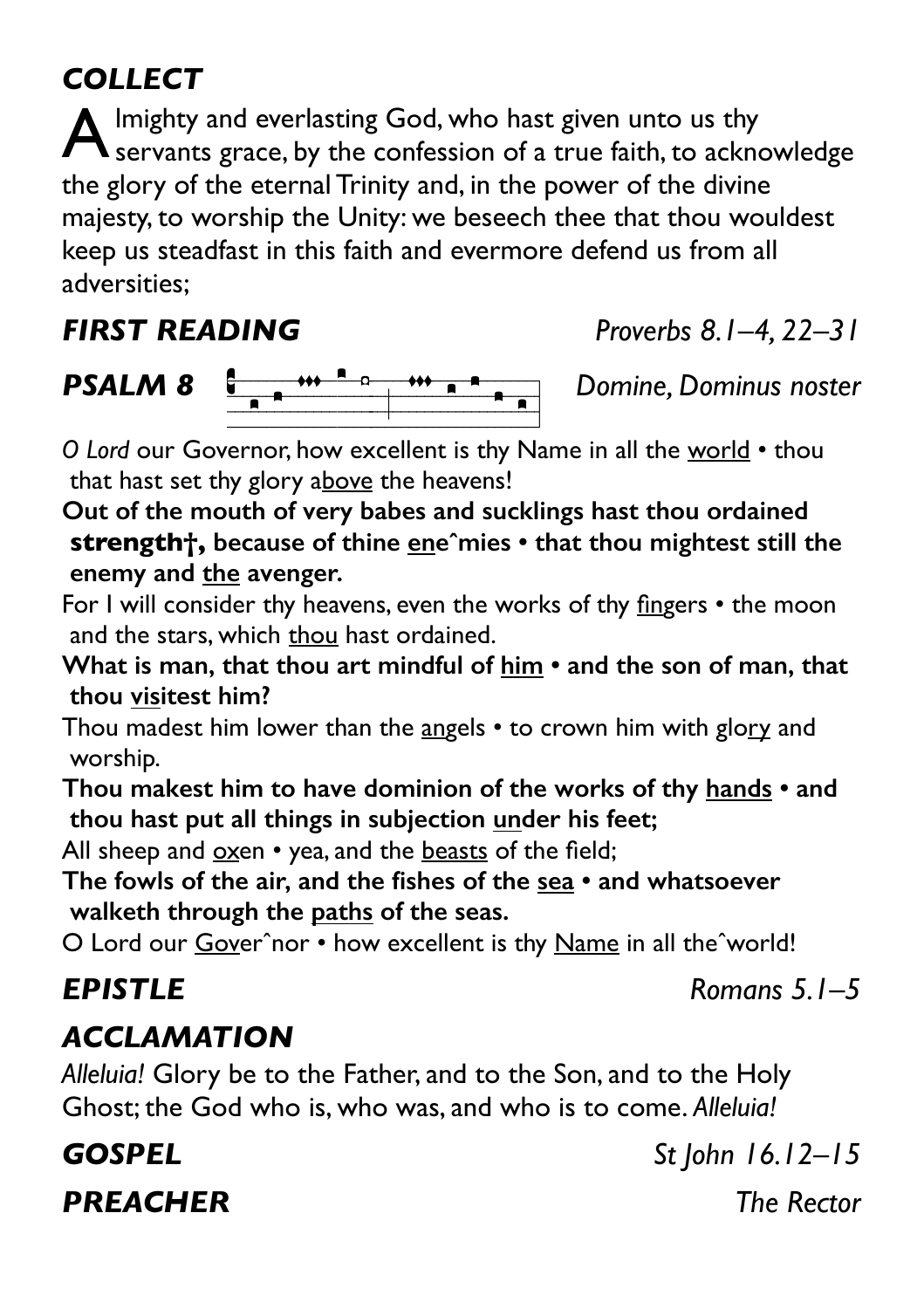*MOTET Holy, Holy, Holy* (Schubert)

*VOLUNTARY* Praeludium in C BuxWV 137 (Buxtehude)

### **INTERCESSIONS**

*To be confirmed:* Katie Abraham, Rosie Berners-Lee

*In particular need:* Priscilla White, Anne Clayton, Pauline, Vanessa Watchman, Paul Johnson, Sarah Gilfillan, Margaret & Rachael Church, Eileen Taylor, Ewan Bowlby, Judy & Kathleen Cummins, Iain Cameron, Chris Hanson, Netta

*Continuing need:* Effie Keracher, Jonah & Chris Andrews, Gareth & Jenni Saunders, Ashley Cummins, *Priest*, Edie, Alice Bullough, Joan Day, Catherine Rowe, Rebecca, Beatrice, & Alexander, Shelagh Brown, Alec, Heather Moffitt, Bill Hyland, Jenny Bisset, Allan & Julia Grubb, Colin Perry

*Residential care:* Catriona, Ann Noltie

*Recently departed:* Allan Coffey, *Priest*

*Year's mind***:** 12. Tom Lloyd-Evans (2014), Ronald Fawkes (2019); 13. Eliza Harriot Rose (1939), Patsy White (2010); 14. Catherine Stewart Aitken (1937); 15. David Mackie Hutton (1983), Nancy Gourlay Douglas (2011), Anne Fisher (2016); 16. Katherine Kennedy (1941), James Matthew Black, (1996), Nigel Peter Botting (2011), Margaret Dawson-Campbell, 2015, Averil Taylor, *Priest* (2020); 17. Jane Nicol (2021)

| SERVICES I FIIS WEER |              |                                                            |                                  |  |
|----------------------|--------------|------------------------------------------------------------|----------------------------------|--|
|                      | Sunday 12    | 0800 Mass<br>1000 Sung Mass<br>1800 Evensong & Benediction | <b>TRINITY SUNDAY</b>            |  |
|                      | Monday 13    | 0800 Mass                                                  |                                  |  |
|                      | Tuesday 14   | 1800 Mass                                                  | Cappadocian Fathers              |  |
|                      | Wednesday 15 | 1800 Mass                                                  |                                  |  |
|                      | Thursday 16  | 1215 Mass<br>1800 Sung Mass                                | <b>Corpus et Sanguis Christi</b> |  |
|                      | Friday 17    | 0800 Mass                                                  |                                  |  |
|                      | Saturday 18  | 1130 Mass                                                  | <b>Bernard Mizeki</b>            |  |

**SERVICES THIS WEEK**

*\*Morning and Evening Prayer are said at the usual times. Compline is sung Wednesdays at 9 pm.*